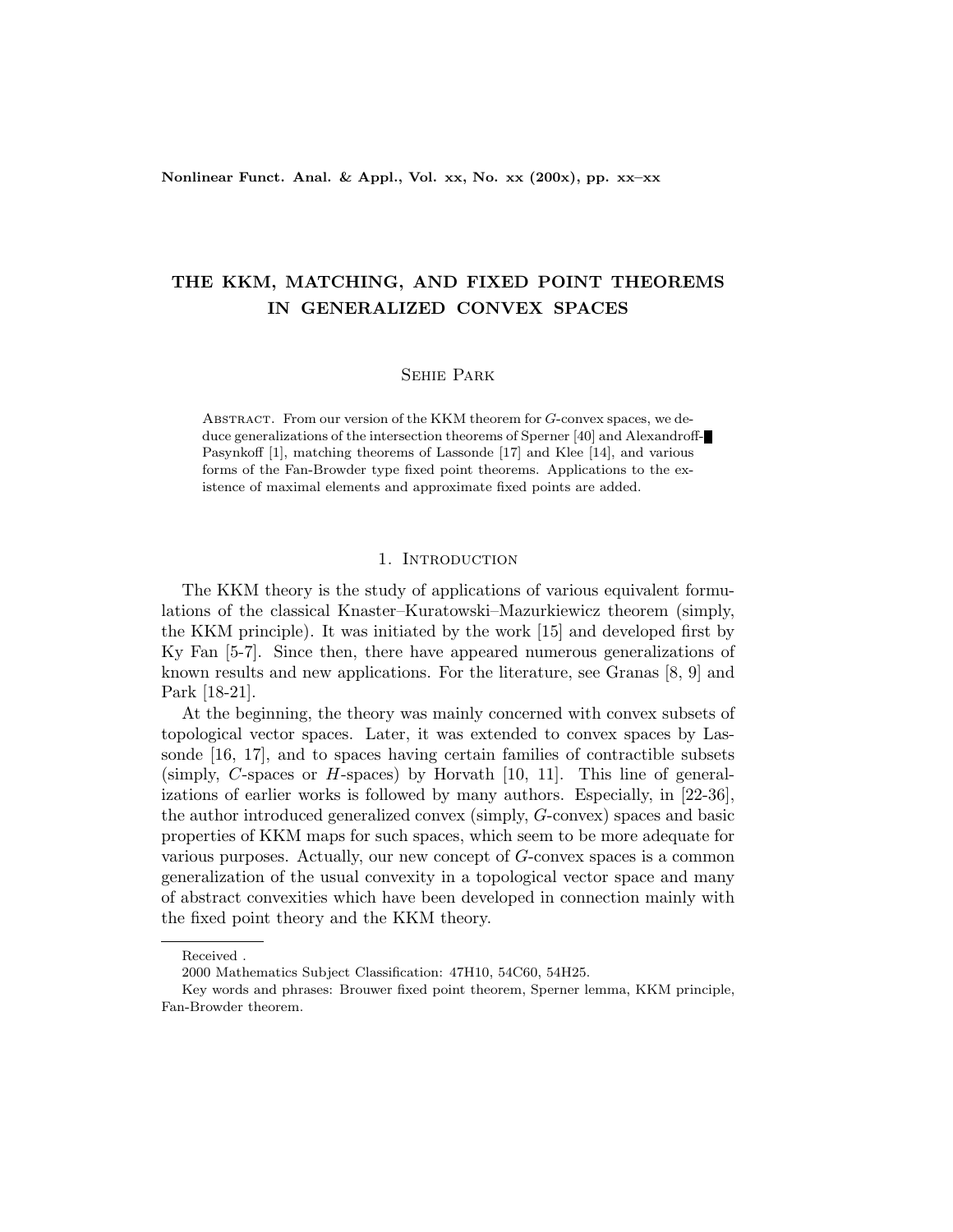In this paper, from our version of the KKM theorem for G-convex spaces, we deduce generalizations of the intersection theorems of Sperner [40] and Alexandroff-Pasynkoff [1], matching theorems of Lassonde [17] and Klee [14], and various forms of the Fan-Browder type fixed point theorems. For some of such results, we have to recover the isotonicity requirement for the definition of G-convex spaces, which was discarded once by ourselves. Finally, applications to the existence of maximal elements and approximate fixed points are added.

In Section 2, as a preliminary, we list basic known theorems equivalent to the Brouwer fixed point theorem and the KKM principle. Section 3 deals with G-convex space versions of the intersection theorems of Sperner [40] and Alexandroff-Pasynkoff [1], which are shown to be equivalent to the Brouwer theorem. In Section 4, matching theorems of Lassonde [17] and Klee [14] are generalized to G-convex spaces. Section 5 deals with various forms of the Fan-Browder type fixed point theorems for G-convex spaces. As applications of the Fan-Browder theorem, we give a maximal element theorem in Section 6 and an approximate fixed point theorem in Section 7.

## 2. Some equivalent forms of the Brouwer theorem

It is well-known that the Brouwer fixed point theorem, the Sperner (combinatorial) lemma, and the Knaster–Kuratowski–Mazurkiewicz (simply, KKM) theorem are mutually equivalent. For the literature, see [4, 20, 31].

Let  $\Delta_n = v_0 v_1 \cdots v_n$  be an *n*-simplex and  $\partial \Delta_n = \bigcup_{i=1}^n$  $\sum_{i=0}^n v_0 v_1 \cdots \widehat{v_i} \cdots v_n$  its boundary, that is, the union of  $(n-1)$ -faces of  $\Delta_n$ .

The Brouwer fixed point theorem [3] as follows is one of the most wellknown and useful theorems in topology:

**Theorem B** (Brouwer). A continuous map  $f : \Delta_n \to \Delta_n$  has a fixed point  $x_0 = f(x_0) \in \Delta_n$ .

The following is the combinatorial lemma of Sperner [40]:

**Lemma S** (Sperner). Let  $K$  be a simplicial subdivision of an n-simplex  $v_0v_1\cdots v_n$ . To each vertex of K, let an integer be assigned in such a way that whenever a vertex u of K lies on a face  $v_{i_0}v_{i_1}\cdots v_{i_k}$   $(0 \leq k \leq n, 0 \leq$  $i_0 < i_1 < \cdots < i_k \leq n$ , the number assigned to u is one of the integers  $i_0, i_1, \dots, i_k$ . Then the total number of those n-simplexes of K, whose vertices receive all  $n + 1$  integers  $0, 1, \dots, n$ , is odd. In particular, there is at least one such n-simplex.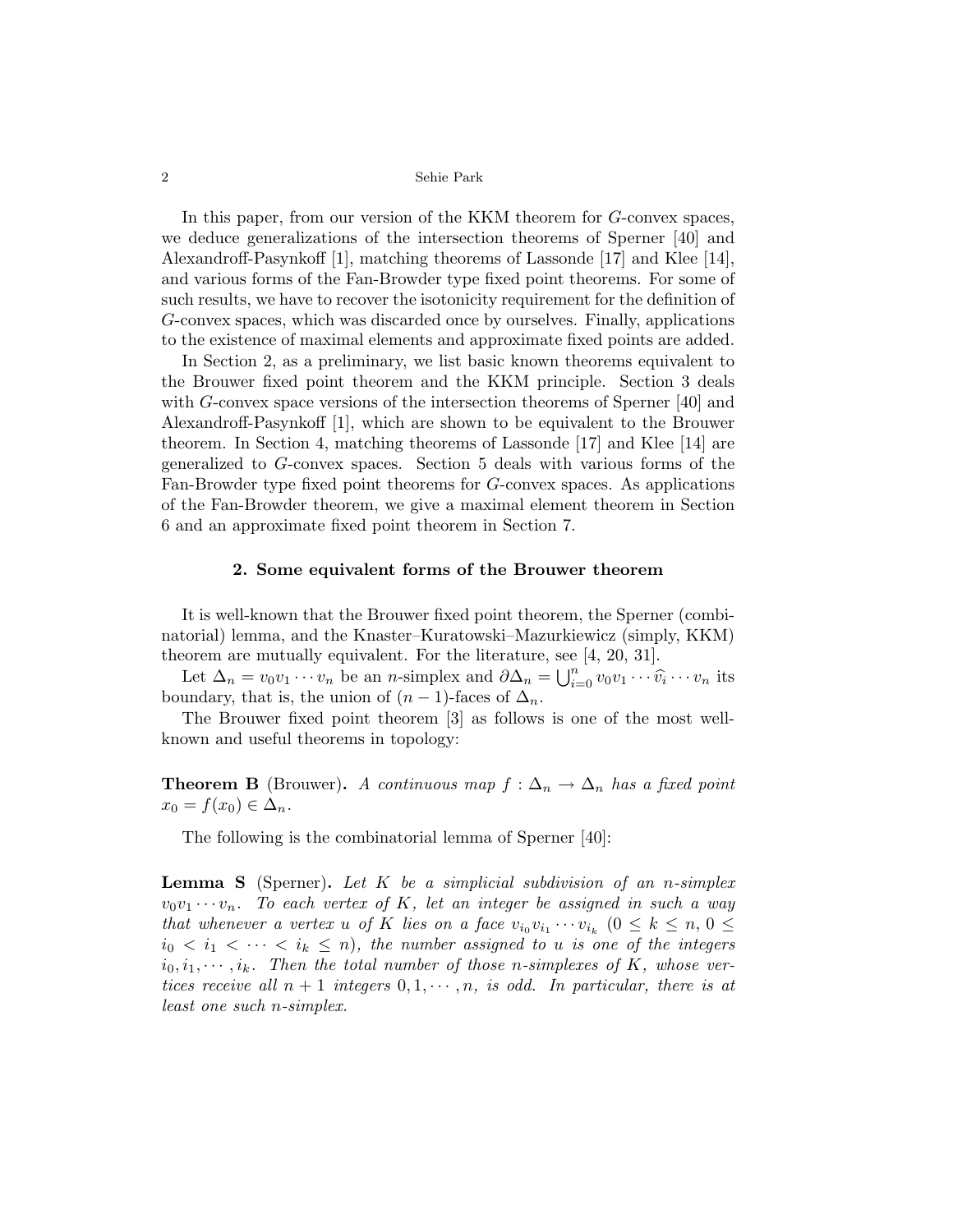Recently, the author and Jeong [32] gave a new proof of Lemma S from the Brouwer fixed point theorem.

Recall that the Sperner lemma [40] was applied to obtain the closed version of the following in [15]:

**Theorem** (KKM). Let  $F_i$  ( $0 \le i \le n$ ) be  $n+1$  closed [open] subsets of an *n*-simplex  $v_0v_1 \cdots v_n$ . If the inclusion relation

$$
v_{i_0}v_{i_1}\cdots v_{i_k}\subset F_{i_0}\cup F_{i_1}\cup\cdots\cup F_{i_k}
$$

holds for all faces  $v_{i_0}v_{i_1}\cdots v_{i_k}$   $(0 \le k \le n, 0 \le i_0 < i_1 < \cdots < i_k \le n)$ , then  $\bigcap_{i=0}^n F_i \neq \emptyset$ .

The open-valued version of the KKM theorem was due to Kim [13] and Shih–Tan [39]. For the history of generalizations and applications of the openvalued version, see Park et al. [20, 31, 36].

In [31], we deduced the following intersection theorem from the KKM theorem:

**Theorem S** (Sperner). Let  $F_i$   $(0 \leq i \leq n)$  be  $n+1$  nonempty closed [resp. open] sets covering an n-simplex  $\Delta_n = v_0 v_1 \cdots v_n$ . If, for each i,  $F_i$  is disjoint  $[for]$  sets covering an n-simplex  $\Delta_n = v_0v_1 \cdots v_n$ . If, for from the  $(n-1)$ -face  $v_0v_1 \cdots \widehat{v_i} \cdots v_n$ , then  $\bigcap_{i=0}^n F_i \neq \emptyset$ .

The closed version of Theorem S is due to Sperner [40] and applied to prove the invariance of dimension, and the open version is due to Stromquist; see [31] for references.

**Theorem AP** (Alexandroff–Pasynkoff). Let  $X_i$  ( $0 \le i \le n$ ) be  $n+1$  closed [resp. open] sets covering an n-simplex  $\Delta_n = v_0v_1 \cdots v_n$  such that  $v_0 \cdots \widehat{v}_i \cdots v_n \subset$ *Tesp. open sets covering an n-sum*  $X_i$  for each i. Then  $\bigcap_{i=0}^n X_i \neq \emptyset$ .

The closed version of Theorem AP is due to Alexandroff and Pasynkoff [1] and applied to the essentiality of the identity map of the boundary of a simplex, and the open version is noted by Lassonde [17]; see also [31].

## 3. The KKM type theorems in G-convex spaces

A multimap (or simply, a map)  $F: X \to Y$  is a function from a set X into the power set  $2^Y$  of a set Y; that is, a function with the values  $F(x) \subset Y$  for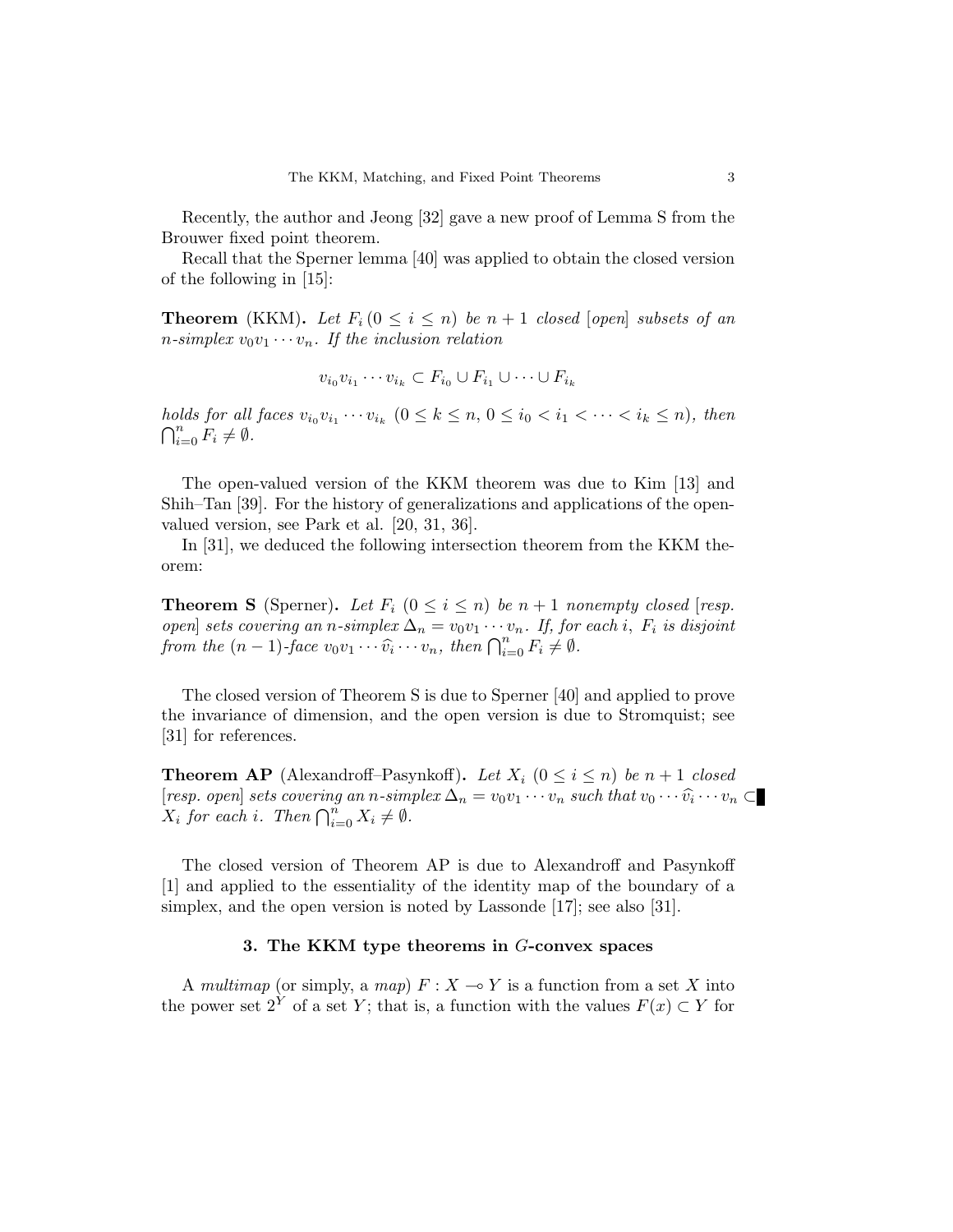$x \in X$  and the fibers  $F^-(y) := \{x \in X : y \in F(x)\}\$ for  $y \in Y$ . For  $A \subset X$ , let  $x \in X$  and the *floers F* (y<br> $F(A) := \bigcup \{F(x) : x \in A\}.$ 

It was known that the KKM theorem holds for topological spaces with abstract convexity without any linear structure. The following concept is due to the first author:

A generalized convex space or a G-convex space  $(X, D; \Gamma)$  consists of a topological space X, a nonempty set D, and a multimap  $\Gamma : \langle D \rangle \longrightarrow X$  such that for each  $A \in \langle D \rangle$  with the cardinality  $|A| = n + 1$ , there exists a continuous function  $\phi_A : \Delta_n \to \Gamma_A := \Gamma(A)$  such that  $J \in \langle A \rangle$  implies  $\phi_A(\Delta_J) \subset \Gamma_J := \Gamma(J)$ .

Here,  $\langle D \rangle$  denotes the set of all nonempty finite subsets of D,  $\Delta_n$  an nsimplex with vertices  $v_0, v_1, \ldots, v_n$ , and  $\Delta_J$  the face of  $\Delta_n$  corresponding to  $J \in \langle A \rangle$ ; that is, if  $A = \{a_0, a_1, \dots, a_n\}$  and  $J = \{a_{i_0}, a_{i_1}, \dots, a_{i_k}\} \subset A$ , then  $\Delta_J = \text{co}\{v_{i_0}, v_{i_1}, \cdots, v_{i_k}\}.$  For details on G-convex spaces, see [22-27, 32-36], where basic theory was extensively developed.

In certain cases, for example, when  $D = A$  is finite, we may assume  $\Gamma_J =$  $\phi_A(\Delta_J)$ .

There exist a large number of examples of G-convex spaces; see [20, 22, 25, 27, 33-36]. We give a few typical examples as follows:

If  $X = D$  is a convex subset of a vector space and each  $\Gamma_A$  is the convex hull of  $A \in \langle X \rangle$  equipped with the Euclidean topology, then  $(X; \Gamma)$  becomes a convex space in the sense of Lassonde [16]. Note that any convex subset of a topological vector space is a convex space, but not conversely.

If  $X = D$  and each  $\Gamma_A$  is assumed to be contractible or, more generally, infinitely connected (that is, *n*-connected for all  $n \geq 0$ ) and if for each  $A, B \in$  $\langle X \rangle$ ,  $A \subset B$  implies  $\Gamma_A \subset \Gamma_B$ , then  $(X, \Gamma)$  becomes a C-space (or an H-space) due to Horvath [10, 11].

If X is compact, then the G-convex space  $(X, D; \Gamma)$  is said to be compact.

For a G-convex space  $(X, D; \Gamma)$ , a multimap  $F: D \to X$  is called a KKM map if  $\Gamma_A \subset F(A)$  for each  $A \in \langle D \rangle$ . For a G-convex space, we obtained the following KKM theorem:

**Theorem 1.** Let  $(X, D; \Gamma)$  be a G-convex space and  $F: D \to X$  a multimap with nonempty closed  $[resp. open]$  values. Suppose that  $F$  is a KKM map. Then  ${F(a)}_{a\in D}$  has the finite intersection property. More precisely, for any  $A \in \langle D \rangle$ , we have  $\sim$ 

$$
\Gamma_A \cap \bigcap_{a \in A} F(a) \neq \emptyset.
$$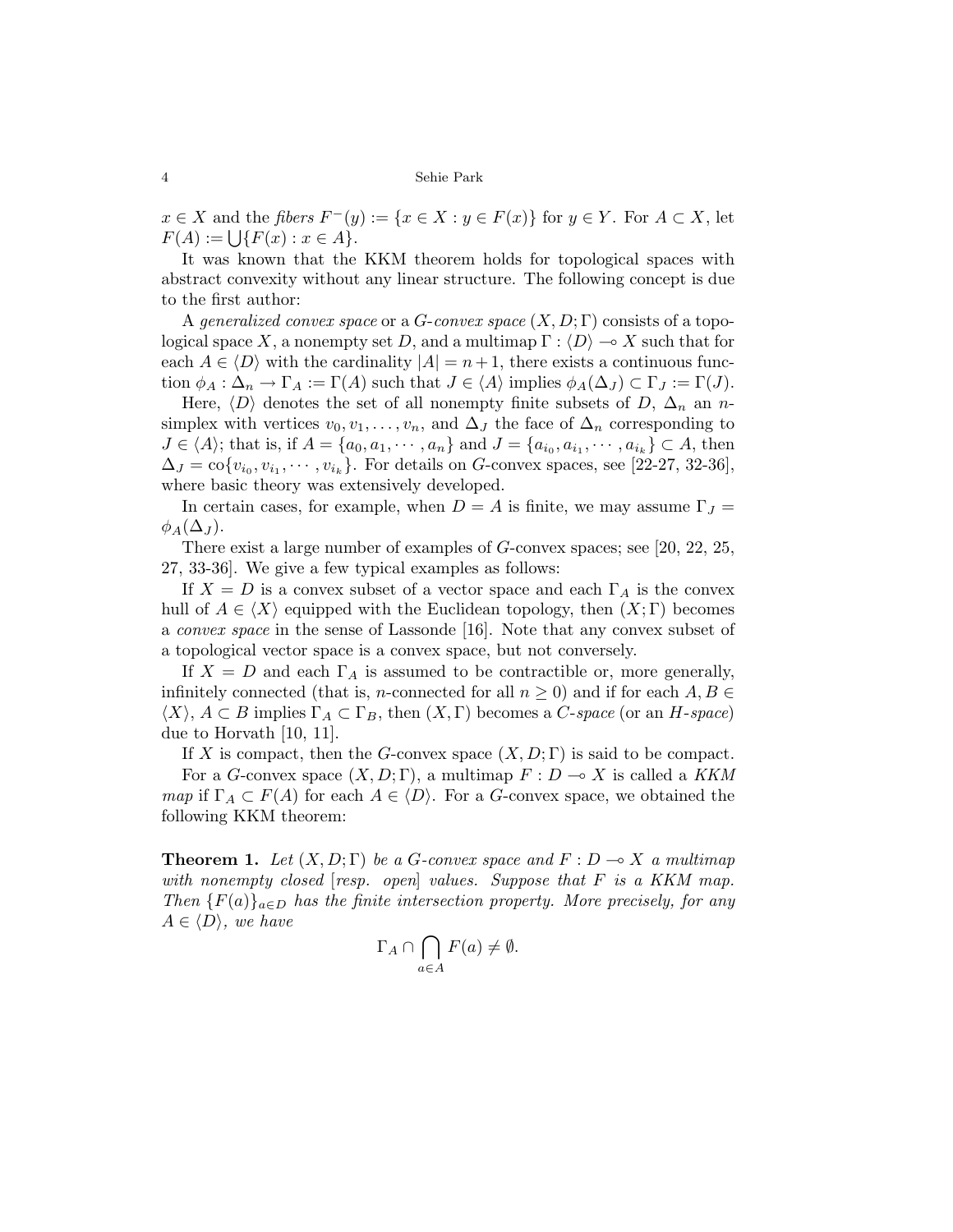**Remarks.** 1. For  $X = \Delta_n$ , if D is the set of vertices of  $\Delta_n$  and  $\Gamma = \infty$ , the convex hull, Theorem 1 reduces to the KKM theorem [15]. If  $D$  is a nonempty subset of a topological vector space  $X$  (not necessarily Hausdorff), Theorem 1 reduces to Fan's KKM lemma [6]. Note that Lassonde [17] obtained particular forms of Theorem 1 as his Principe  $KKM_f$  and  $KKM_o$  for convex sets X with the finite topology.

2. Theorem 1 is due to Park [24, 25, 27, 31] where a number of applications in various fields were given.

Recall that, at first, a G-convex space was defined under the additional isotonicity condition:

$$
(*) \t\t if M, N \in \langle D \rangle \text{ and } M \subset N, \text{ then } \Gamma_M \subset \Gamma_N;
$$

see [34-36]. Condition (∗) holds for convex spaces or C-spaces in the sense of Horvath [10, 11], but not for G-convex spaces in general. Later, it is known that this restriction was superfluous (see [22-27]) in most applications.

However, when  $D = A$  is finite, by putting  $\Gamma_J = \phi_A(\Delta_J)$ , we may assume the isotonicity condition (∗).

In this section, from the KKM Theorem 1, we deduce the following generalizations of Theorems S and AP for G-convex spaces, resp.:

**Theorem 2.** Let  $(X, D; \Gamma)$  be a G-convex space with  $D = \{a_0, a_1, \dots, a_n\}$ and  $F : D \multimap X$  a multimap with nonempty closed [resp. open] values such that

(i)  $X = F(D)$  and

(ii) for each i,  $0 \leq i \leq n$ ,  $F(a_i)$  is disjoint from  $\Gamma({a_0, \cdots, \widehat{a_i}, \cdots, a_n}).$ Then  $\bigcap_{i=0}^{n} F(a_i) \neq \emptyset$ .

*Proof.* It suffices to show that F is a KKM map. Let  $N \in \langle D \rangle$ . If  $N = D$ , then  $\Gamma_N \subset X = F(N)$  by (i). Suppose that  $N \subsetneq D$ . Then there exists an index j,  $0 \leq j \leq n$ , such that  $a_j \notin N$ . By (ii) and condition (\*), we have

$$
F(a_j) \cap \Gamma_N \subset F(a_j) \cap \Gamma(\{a_0, \cdots, \widehat{a_j}, \cdots, a_n\}) = \emptyset.
$$

However, we have  $\Gamma_N \subset X = F(D) = \bigcup_{i=0}^n F(a_i)$  and hence

$$
\Gamma_N \subset \bigcup \{ F(a_i) : a_i \in N \} = F(N).
$$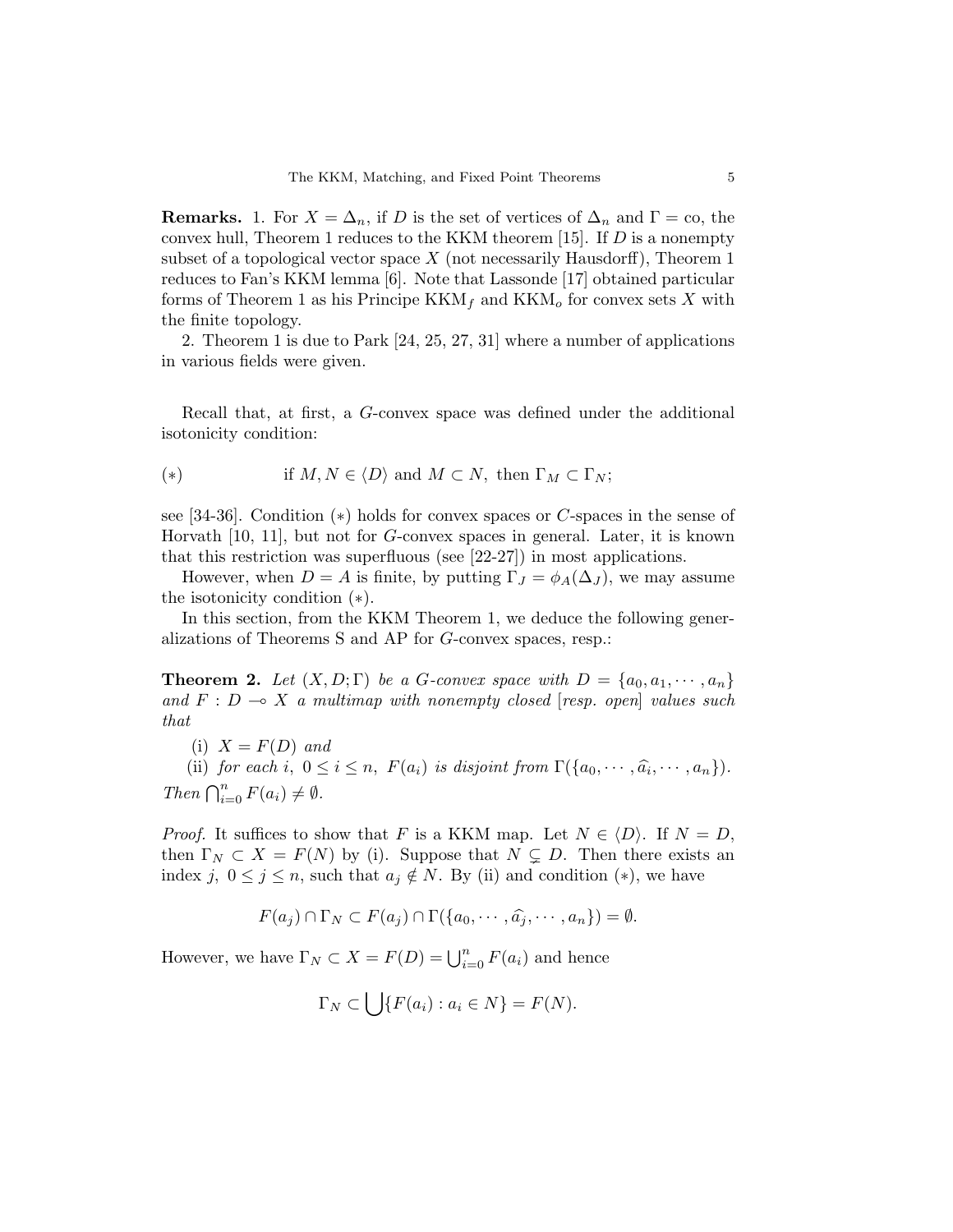Now the conclusion follows from Theorem 1.  $\blacksquare$ 

For  $D = \{a_0, a_1, \dots, a_n\}$ , we denote as follows:

$$
D_0 := \{a_0, \cdots, a_{n-1}\},
$$
  

$$
D_i := \{a_0, \cdots, \widehat{a_{i-1}}, \cdots, a_n\}
$$

for  $1 \leq i \leq n$ .

**Theorem 3.** Let  $(X, D; \Gamma)$  be a G-convex space with  $D = \{a_0, a_1, \dots, a_n\}$ and  $T : D \multimap X$  a multimap with nonempty closed [resp. open] values such that

(i)  $X = T(D)$  and (ii)  $\Gamma_{D_i} \subset T(a_i)$  for  $0 \leq i \leq n$ . Then  $\bigcap_{i=0}^{n} T(a_i) \neq \emptyset$ .

*Proof.* We show that T is a KKM map. Let  $N \in \langle D \rangle$ . If  $N = D$ , then  $\Gamma_N \subset X = T(N)$  by (i). Suppose that  $N \subsetneq D$ . Then, by (ii) and condition (∗),

 $\Gamma_N \subset \Gamma_{D_i} \subset T(a_i)$  for some  $a_i \in N$ ,

and hence

$$
\Gamma_N \subset \left\{ \left| \int \{T(a_i) : a_i \in N \} = T(N) \right. \right\}
$$

Now the conclusion follows.  $\blacksquare$ 

Ky Fan [5, 7] noted that each of Theorems S and AP can be easily derived from the other. We show that this can be done for Theorems 2 and 3 as follows:

Theorem  $2 \implies$  Theorem 3. Suppose that  $\bigcap_{i=0}^{n} T(a_i) \neq \emptyset$ . Let  $F: D \to X$ be a map with open [resp. closed] values defined by

$$
F(a_i) := X \backslash T(a_{i+1}) = T(a_{i+1})^c \text{ for } 0 \le i < n,
$$
  

$$
F(a_n) := X \backslash T(a_0) = T(a_0)^c.
$$

Then we have

$$
\bigcup_{i=0}^{n} F(a_i) = \bigcup_{i=0}^{n} T(a_i)^c = [\bigcap_{i=0}^{n} T(a_i)]^c = X
$$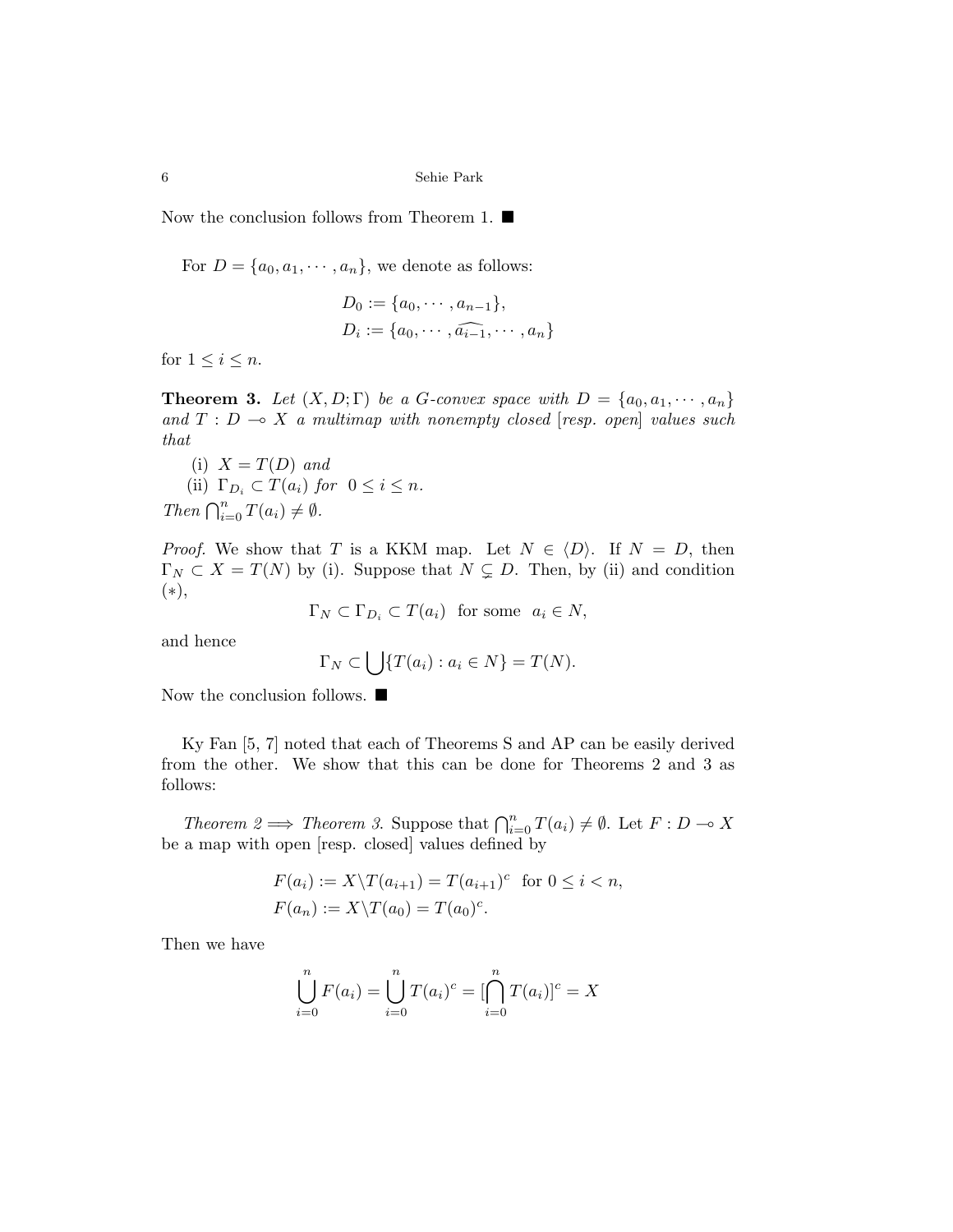and hence condition (i) of Theorem 2 holds. Moreover, since

$$
\Gamma_{D_{i+1}} = \Gamma(\{a_0, \cdots, \widehat{a_i}, \cdots, a_n\}) \subset T(a_{i+1}) \text{ for } 0 \le i < n
$$

and

$$
\Gamma_{D_0} = \Gamma(\{a_0, \cdots, a_{n-1}, \widehat{a_n}\}) \subset T(a_0),
$$

we have

$$
F(a_i) \cap \Gamma(\{a_0, \cdots, \widehat{a_i}, \cdots, a_n\}) = \emptyset \text{ for } 0 \le i \le n,
$$

and hence condition (ii) of Theorem 2 holds. Therefore,

$$
\bigcap_{i=0}^{n} F(a_i) = \bigcap_{i=0}^{n} T(a_i)^c = [\bigcup_{i=0}^{n} T(a_i)]^c = [T(D)]^c = \emptyset
$$

by (i). This contradicts Theorem 2.

Theorem  $3 \implies$  Theorem 2. Similarly we can prove.

As usual,  $\mathbb{B}^n$  denotes the unit ball in the Euclidean space  $\mathbb{R}^n$  and  $\mathbb{S}^{n-1}$  =  $\partial \mathbb{B}^n$  denotes the  $(n-1)$ -sphere.

Let  $h: \Delta_n \to \mathbb{B}^n$  be a homeomorphism and  $D = \{v_i\}_{i=0}^n$ . Then  $(\mathbb{B}^n, D; \Gamma)$ becomes a G-convex space where

$$
\Gamma(\{v_{i_0}, v_{i_1}, \cdots, v_{i_k}\}) := h(\text{co}\{v_{i_0}, v_{i_1}, \cdots, v_{i_k}\})
$$

for each  $\{v_{i_0}, v_{i_1}, \cdots, v_{i_k}\} \in \langle D \rangle$ .

From Theorem 3, we give a simple proof of the non-retract theorem due to Bohl [2].

**Theorem 4** (Bohl). For  $n \geq 1$ ,  $\mathbb{S}^{n-1}$  is not a retract of  $\mathbb{B}^n$ .

Proof. Suppose, on the contrary, that there exists a continuous retraction  $g: \mathbb{B}^n \to \mathbb{S}^{n-1}$  such that  $g|_{\mathbb{S}^{n-1}} = \mathrm{id}_{\mathbb{S}^{n-1}}$  Note that

$$
\Gamma_{D_0}=h(\mathrm{co}\{v_0,v_1,\cdots,v_{n-1}\})
$$

and

$$
\Gamma_{D_i} = h(\text{co}\{v_0, \cdots, \widehat{v_{i-1}}, \cdots, v_n\}) \text{ for } 1 \le i \le n
$$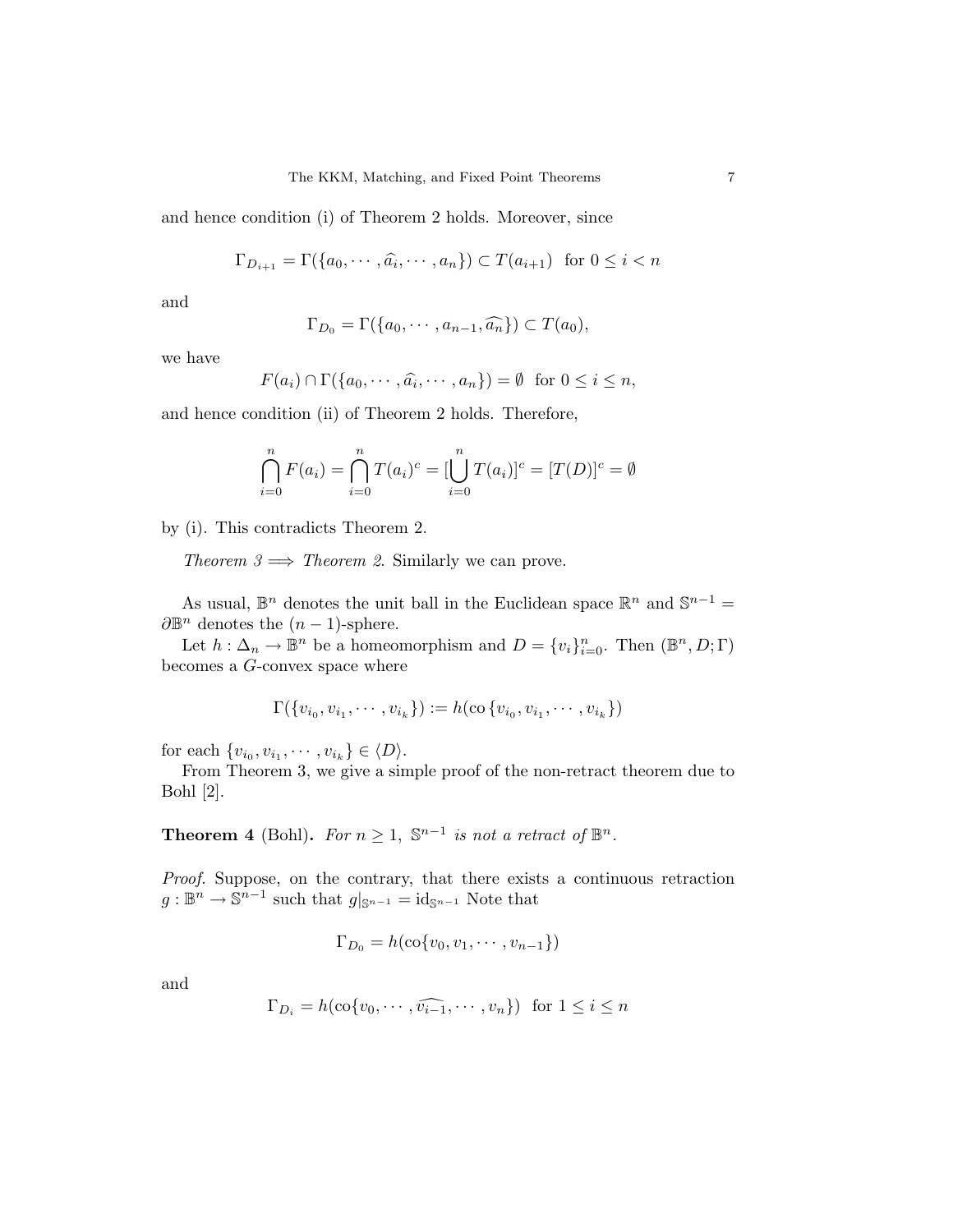are closed sets in  $\mathbb{S}^{n-1}$ , and that  $\mathbb{S}^{n-1} = h(\partial \Delta_n) = \bigcup_{i=0}^n \Gamma_{D_i}$  and  $\bigcap_{i=0}^n \Gamma_{D_i} =$  $\emptyset$ . Let  $T: D \multimap \mathbb{B}^n$  be a map defined by  $T(v_i) := g^{-1}(\Gamma_{D_i})$  for  $0 \leq i \leq n$ . Then T is closed-valued and  $\mathbb{B}^n = T(D)$ . Moreover,

$$
T(v_i) = g^{-1}(\Gamma_{D_i}) = g^{-1}g(\Gamma_{D_i}) \supset \Gamma_{D_i}
$$
 for  $0 \le i \le n$ .

However, we have

$$
\bigcap_{i=0}^{n} T(v_i) = \bigcap_{i=0}^{n} g^{-1}(\Gamma_{D_i}) = g^{-1}(\bigcap_{i=0}^{n} \Gamma_{D_i}) = g^{-1}(\emptyset) = \emptyset.
$$

This contradicts the conclusion of Theorem 3.  $\blacksquare$ 

Remark. It is well-known that Theorem 4 is equivalent to the Brouwer fixed point theorem. Since Theorems 1 - 4 are consequences of the KKM principle, each of them is also equivalent to the Brouwer theorem.

## 4. Matching theorems in G-convex spaces

From the KKM Theorem 1, we can deduce the following generalization of Lassonde [17]:

**Theorem 5.** Let  $(X, D; \Gamma)$  be a G-convex space and  $F : D \to X$  a closed [resp. open] valued multimap. Suppose that there exists an  $A \in \langle D \rangle$  such that  $\Gamma_A \subset F(A)$ . Then there exists a  $B \in \langle D \rangle$  such that  $\Gamma_B \cap \bigcap_{b \in B} F(b) \neq \emptyset$ .

*Proof.* Suppose that  $\Gamma_B \cap$  $\overline{a}$  $b\in B$   $F(b) = \emptyset$  for all  $B \in \langle D \rangle$ . Then

$$
\Gamma_B \subset \bigcup_{b \in B} (X \backslash F(b)) = F^c(B),
$$

where  $F^c: D \multimap X$  is a multimap defined by  $F^c(b) := X \backslash F(b)$  for  $b \in D$ . Then  $F<sup>c</sup>$  is an open [resp. closed] valued KKM map. Hence, by the KKM Theorem 1, for any  $A \in \langle D \rangle$ , we have

$$
\Gamma_A \cap \bigcap_{a \in A} F^c(a) \neq \emptyset \iff \Gamma_A \cap (X \backslash F(A)) \neq \emptyset \iff \Gamma_A \nsubseteq F(A),
$$

which violates our assumption.  $\blacksquare$ 

For a convex space  $X$ , Theorem 5 reduces to the "matching" theorem of Lassonde [17].

From Theorem 5, we deduce the following: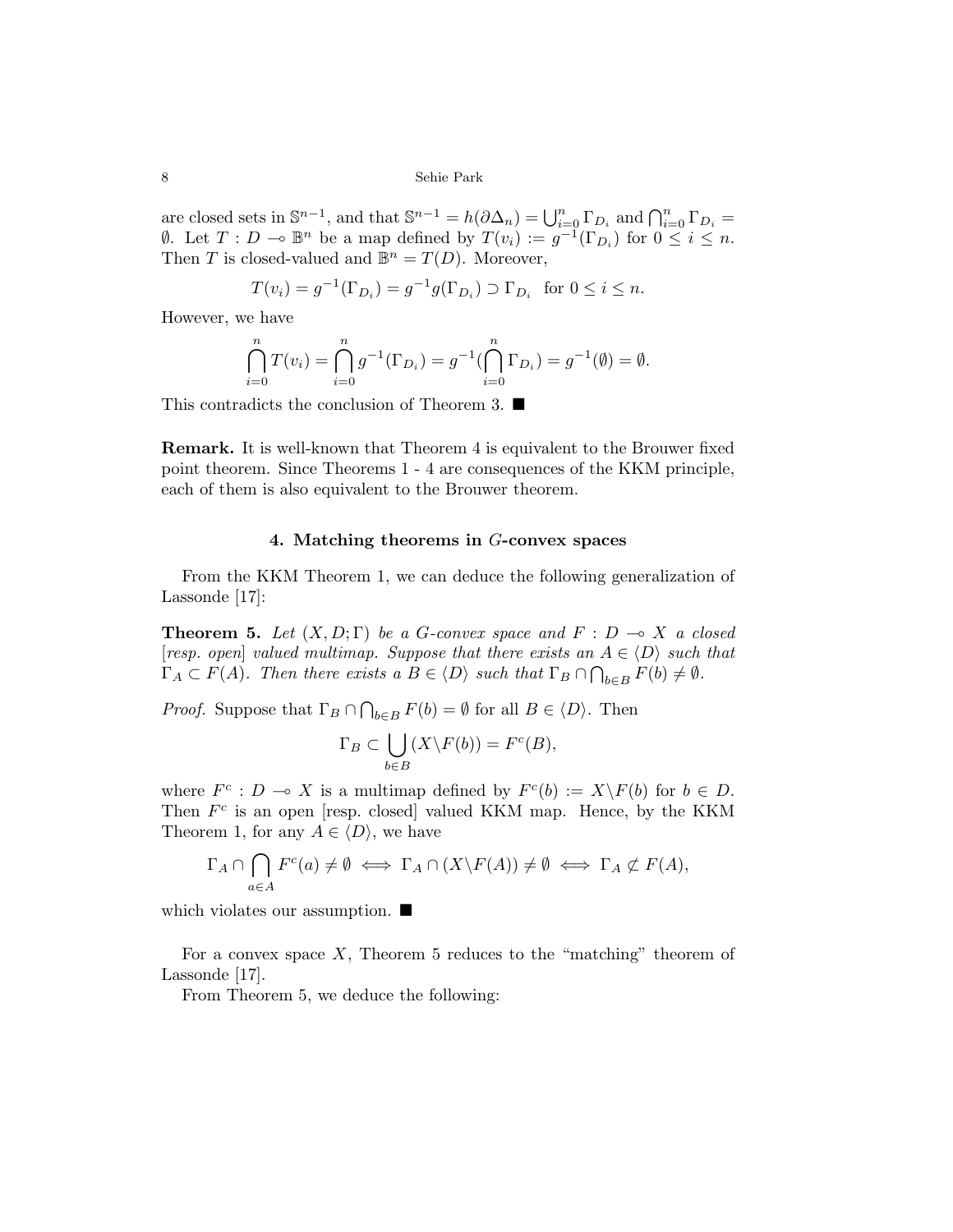**Theorem 6.** Let  $(X, D; \Gamma)$  be a G-convex space,  $\{A_i\}_{i=1}^n$  a family of closed [resp. open] subsets covering X, and  $\{z_i\}_{i=1}^n$  a family of n elements in D. Then there exists a subset  $J \subset I = \{1, 2, \dots, n\}$  such that  $\Gamma(\{z_j : j \in J\}) \cap$  $\bigcap_{j\in J} A_j \neq \emptyset$ .

*Proof.* Let  $D' := \{z_1, z_2, \dots, z_n\} \subset D$ . Consider the G-convex space  $(X, D'; \Gamma)$ where  $\Gamma : \langle D' \rangle \to X$  is the restriction of the original  $\Gamma : \langle D \rangle \to X$ . Define a map  $F: D' \to X$  by  $F(z_i) := A_i$  for each  $z_i \in D'$ . Since

$$
\Gamma_{D'} \subset X = \bigcup_{i=1}^{n} A_i = \bigcup_{z \in D'} F(z) = F(D'),
$$

by Theorem 5, we have a  $J \subset I$  such that  $\Gamma(\{z_j : j \in J\}) \cap$  $\overline{a}$  $_{j\in J} F(z_j) \neq \emptyset.$ This completes our proof.  $\blacksquare$ 

For a convex space  $X$ , Theorem 6 reduces to the "matching" theorem of Ky Fan due to Lassonde [17].

We apply Theorem 6 to obtain the Sperner intersection theorem and the Alexan- droff–Pasynkoff theorem. In fact, from Theorem 6, we can deduce Theorems 2 and 3 if  $D = \{a_0, a_1, \dots, a_n\}$  is finite:

Theorem 6  $\implies$  Theorem 3. Let  $A_i := T(a_{i+1})$  for each  $a_i \in D, 0 \leq i \leq j$  $n-1$ , and  $A_n := T(a_0)$ . Then by Theorem 6, there exists a subset  $J \subset I =$  $\{0, 1, \cdots, n\}$  such that

$$
\Gamma(\{a_j : j \in J\}) \cap \bigcap_{j \in J} A_j \neq \emptyset.
$$

However, the isotonicity (∗) and condition (iii) of Theorem 3 implies

$$
\Gamma(\{a_j : j \in J\}) \subset \Gamma(\{a_0, \cdots, \widehat{a_i}, \cdots, a_n\}) \subset T(a_{i+1}) = A_i
$$

for each  $i \in I \backslash J$ . Therefore,

$$
\Gamma(\{a_j : j \in J\}) \subset \bigcap_{i \in I \setminus J} A_i
$$

and hence

$$
\Gamma(\{a_j : j \in J\}) \subset \bigcap_{i \in I} A_i \neq \emptyset.
$$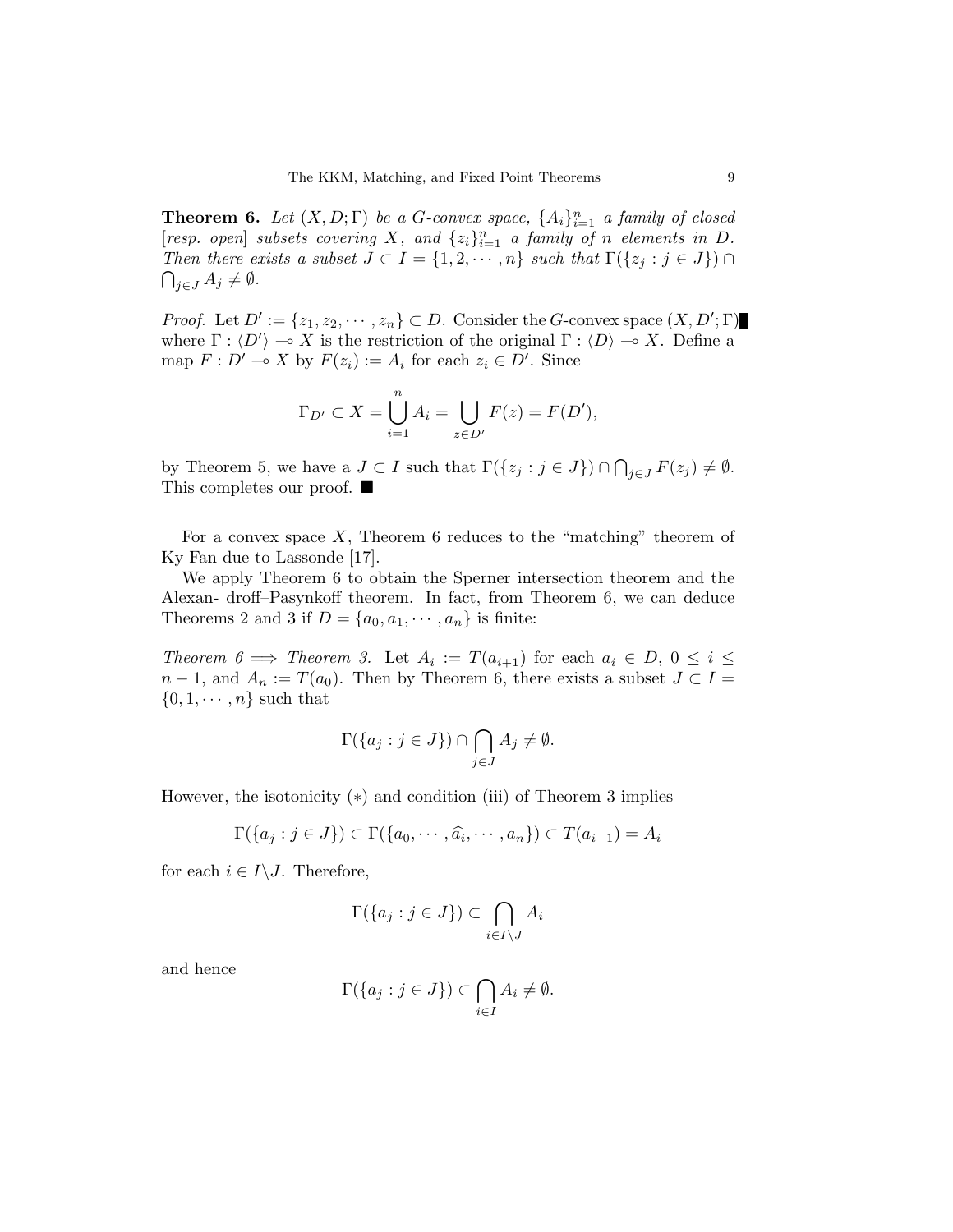Thus, we have  $\bigcap_{i\in I} T(a_i) = \bigcap_{i\in I} A_i \neq \emptyset$ .

Theorem  $6 \Longrightarrow$  Theorem 2. This is clear since Theorems 2 and 3 are equivalent under the condition (∗).

**Remark.** Now, each of Theorems  $1 - 6$  is equivalent to the Brouwer fixed point theorem.

In case to emphasize  $X \supset D$ , a G-convex space  $(X, D; \Gamma)$  will be denoted by  $(X \supset D; \Gamma)$ ; and if  $X = D$ , then  $(X \supset X; \Gamma)$  by  $(X; \Gamma)$ .

For a G-convex space  $(X \supset D; \Gamma)$ , a subset  $Y \subset X$  is said to be  $\Gamma$ -convex if for each  $N \in \langle D \rangle$ ,  $N \subset Y$  implies  $\Gamma_N \subset Y$ ; and for any subset  $Y \subset X$ , the Γ-convex hull of Y is defined as follows:

$$
\Gamma\text{-co }Y := \bigcap \{ Z \subset X : Z \text{ is a } \Gamma\text{-convex subset of } X \text{ containing } Y \}.
$$

It is easily seen that  $\Gamma$ -co  $Y =$ S  $\{\Gamma$ -co  $N : N \in \langle Y \rangle\}.$ 

As an another application of Theorem 6, we deduce the following Klee type theorem:

**Theorem 7.** Let  $(X;\Gamma)$  be a G-convex space satisfying

$$
(*) \t\t N \subset \Gamma_N \quad for each N \in \langle X \rangle.
$$

Let  $\{A_i\}_{i=1}^n$  be a family of n closed [resp. open] subsets covering X such that any  $n-1$  subsets in the family has nonempty intersection. Then there exists  $a \, J \subset I = \{1, 2, \cdots, n\}$  such that

$$
\Gamma\text{-}\mathrm{co}(\bigcap\{A_i:i\in I\backslash J\})\cap \bigcap_{j\in J}A_j\neq\emptyset.
$$

*Proof.* For each  $i \in I$ , choose a  $z_i \in$  $\overline{a}$  $\{A_j : j \in I \text{ and } j \neq i\}.$  Then by Theorem 6, there exists a subset  $J \subset I$  such that  $\Gamma({z_j : j \in J}) \cap \bigcap_{j \in J} A_j \neq \emptyset$ Theorem 6, there exists a subset  $J \subseteq I$  such that  $\Gamma(\{z_j : j \in J\})$ .<br>  $\emptyset$ . Since  $\{z_j : j \in J\} \subset \bigcap \{A_i : I \in I\setminus J\}$ , by  $(**)$ , we have

$$
\{z_j : j \in J\} \subset \Gamma(\{z_j : j \in J\}) \subset \Gamma\text{-}\mathrm{co}(\bigcap\{A_i : i \in I \setminus J\}).
$$

Hence, we have the conclusion.  $\blacksquare$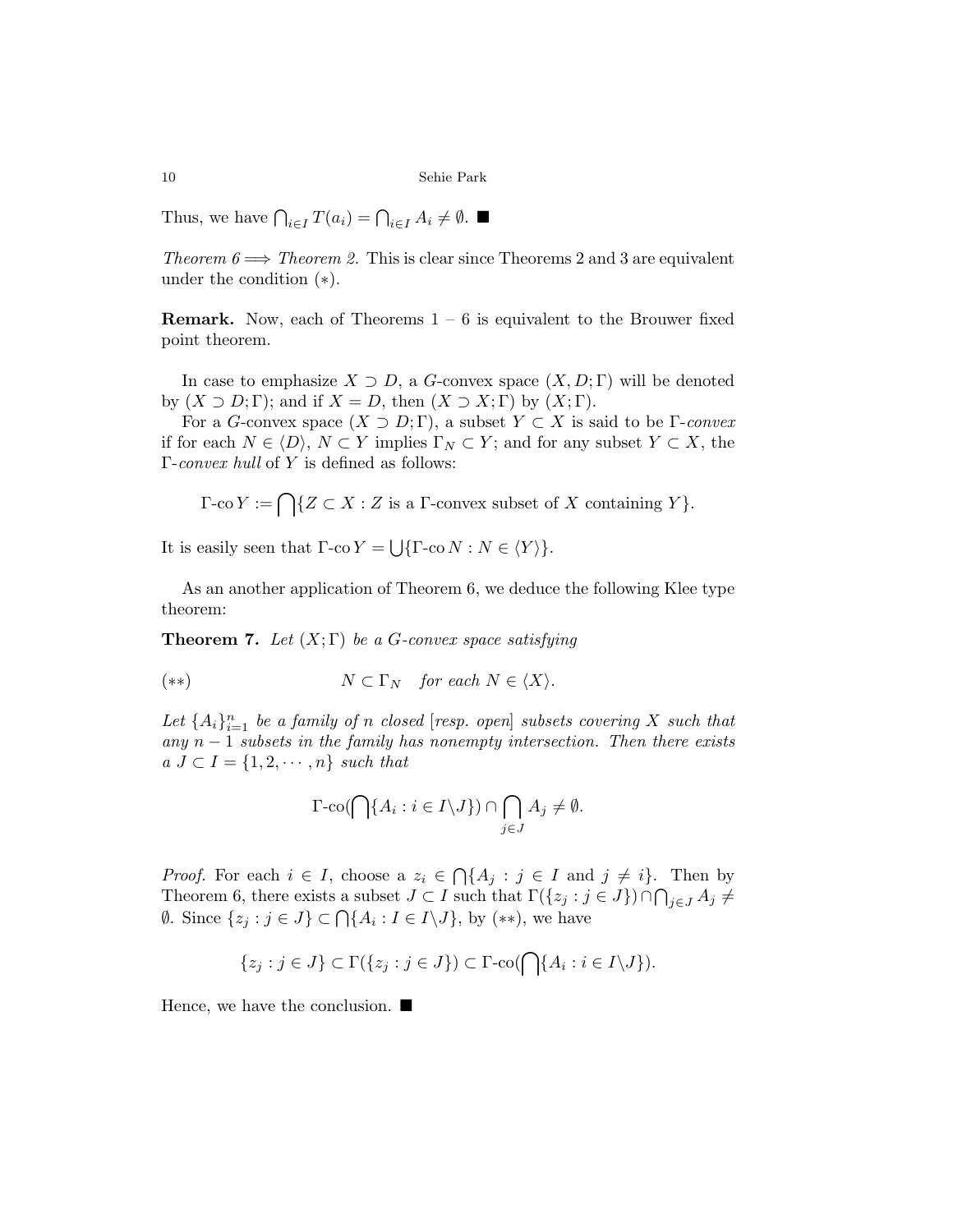For any convex space X, Theorem 7 reduces to a result of Lassonde  $[17]$ , which is a generalization of a lemma of Klee [14].

#### 5. The Fan–Browder type fixed point theorems

The KKM theorem has been a rich source of fixed point results from the very beginning; see [18-21, 30, 31]. Recent works on fixed point theorems on G-convex spaces can be seen in [23-29, 35].

In this section, from Theorem 1, we deduce some new forms of the Fan– Browder type fixed point theorems.

**Theorem 8.** Let  $(X, D; \Gamma)$  be a G-convex space and  $S: X \to D, T: X \to X$ maps such that

- (1) for each  $x \in X$ ,  $M \in \langle S(x) \rangle$  implies  $\Gamma_M \subset T(x)$ ; and
- (2) there exist  $D' := \{z_1, z_2, \dots, z_n\} \in \langle D \rangle$  and nonempty open [resp. closed subsets  $\{G_i\}_{i=1}^n$  of X such that

$$
X = \bigcup_{i=1}^{n} G_i \quad and \quad G_i \subset S^-(z_i) \quad \text{for each } i.
$$

Then T has a fixed point  $x_* \in X$ ; that is,  $x_* \in T(x_*)$ .

*Proof.* Consider the G-convex space  $(X, D'; \Gamma)$  where  $\Gamma : \langle D' \rangle \to X$  is actually the restriction  $\Gamma|_{\langle D'\rangle}$  of the original Γ. Define a map  $F : D' \to X$  by  $F(z_i) =$  $X\backslash G_i$  for each  $z_i \in D'$ . Then each  $F(z_i)$  is closed [resp. open] in X, and

$$
\bigcap_{i=1}^{n} F(z_i) = X \setminus \bigcup_{i=1}^{n} G_i = X \setminus X = \emptyset.
$$

Therefore, the family  $\{F(z)\}_{z\in D}$  does not have the finite intersection property, and hence,  $F$  is not a KKM map by Theorem 1. Thus there exists an erty, and nence,  $F$  is not a KKM map by Theorem 1. Thus there exists an  $N \in \langle D' \rangle$  such that  $\Gamma_N \not\subset F(N) = \bigcup \{X \setminus G_i : z_i \in N\}$ . Hence there exists an  $x_* \in \Gamma_N$  such that  $x_* \in G_i \subset S^-(z_i)$  for each  $z_i \in N$ ; that is,  $N \in \langle S(x_*) \rangle$ . Therefore  $x_* \in \Gamma_N \subset T(x_*)$  by (1). This completes our proof. ■

**Remark.** In Theorem 8, let  $X_T := \{x \in X : x \notin T(x)\}\$ . Then condition  $Y = \prod_{i=1}^{n} C_i$  is (2) can be replaced by  $Y = \prod_{i=1}^{n} C_i$  without effective the  $X = \bigcup_{i=1}^{n} G_i$  in (2) can be replaced by  $X_T = \bigcup_{i=1}^{n} G_i$  without affecting the conclusion of Theorem 8.

In fact, suppose that T has no fixed point, that is,  $X = X_T$ . Then by Theorem 8, T has a fixed point, a contradiction.

For a *G*-convex space  $(X \supset D; \Gamma)$ , we have the following: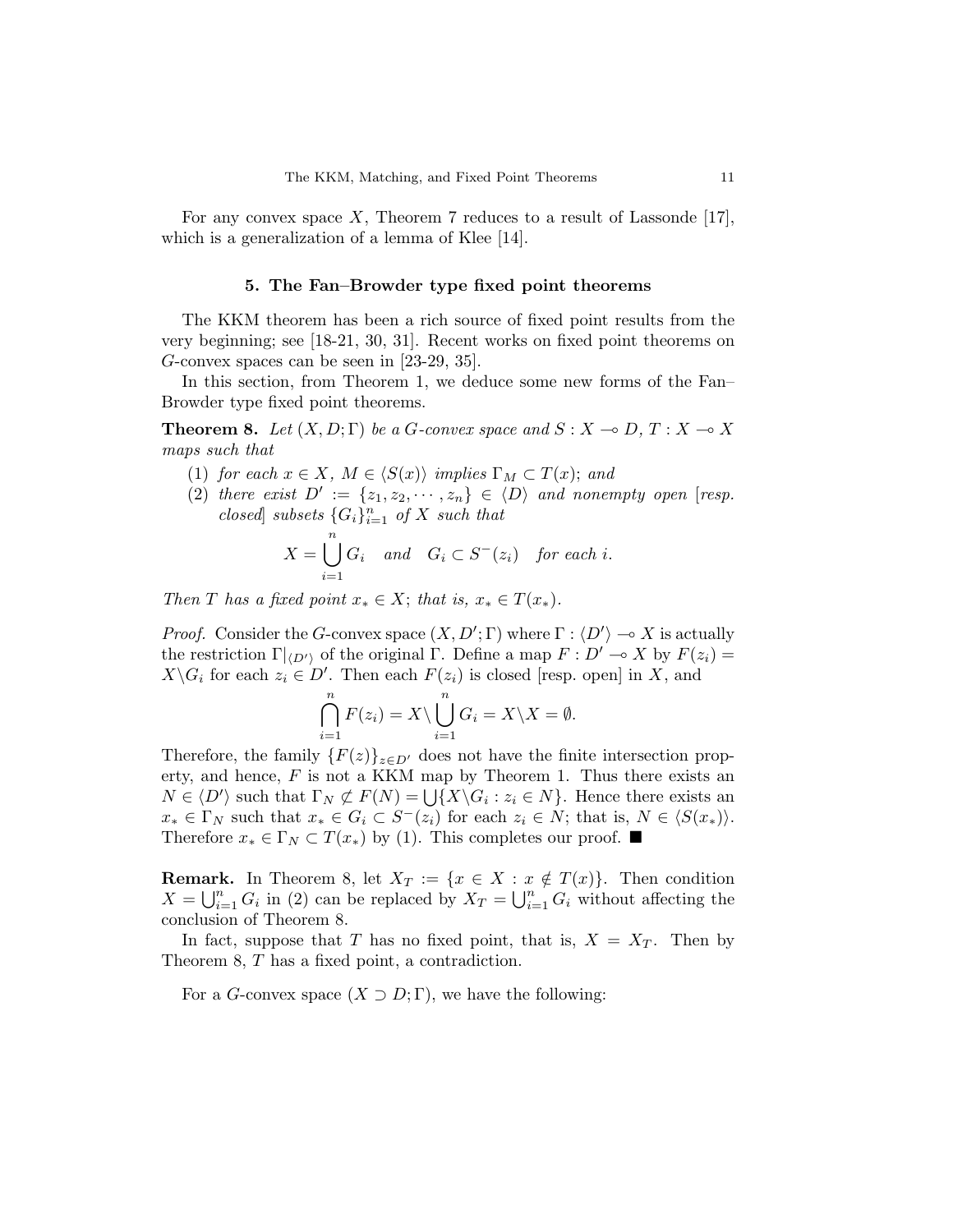Corollary 8.1. Let  $(X \supset D; \Gamma)$  be a G-convex space and  $P: X \to D$  a multimap. If there exist  $D' := \{z_1, z_2, \dots, z_n\} \in \langle D \rangle$  and nonempty open [resp. closed] subsets  $\{G_i\}_{i=1}^n$  such that  $G_i \subset P^-(z_i)$  for each i and  $\Gamma$ -co  $D' \subset \mathbb{R}^n$ .  $G = T$  with a wave  $\Gamma$  and  $Y$  is a subset of unit of the properties of  $\Gamma$  $\sum_{i=1}^{n} G_i$ . Then the map  $\Gamma$ -co  $P : X \to X$  has a fixed point. More precisely, there exist a point  $x_0 \in X$  and a subset  $N \in \langle P(x_0) \rangle$  such that  $x_0 \in \Gamma_N \subset \Gamma$ - $\cos P(x_0)$ .

A convex space version of Theorem 8 is obtained by Park [28], Sy and Park [41] and applied to obtain the Fan–Browder fixed point theorem, approximate fixed point theorems for convex-valued upper [or lower] semicontinuous multimaps, and the Himmelberg fixed point theorem.

From Theorem 8 and Corollary 8.1, we can deduce various forms of the Fan–Browder type fixed point theorems as follows:

Corollary 8.2. Let  $(X, D; \Gamma)$  be a G-convex space and  $S : X \to D, T : X \to \mathbb{R}$ X maps such that

- (1) for each  $x \in X$ ,  $M \in \langle S(x) \rangle$  implies  $\Gamma_M \subset T(x)$ ;
- (2)  $S^{-}(z)$  is open [resp. closed] for each  $z \in D$ ; and
- (3)  $X = \bigcup \{ S^-(z) : z \in N \}$  for some  $N \in \langle D \rangle$ .

Then T has a fixed point  $x_* \in X$ ; that is,  $x_* \in T(x_*)$ .

**Corollary 8.3.** Let  $(X, D; \Gamma)$  be a G-convex space and  $S : X \to D, T : X \to \mathbb{R}$ X maps such that

- (1)' for each  $x \in X$ ,  $M \in \langle S(x) \rangle$  implies  $\Gamma_M \subset T(x)$ ; and
- (3)'  $X = \bigcup \{ \text{Int } S^{-}(z) : z \in N \}$  for some  $N \in \langle D \rangle$ .

Then T has a fixed point.

**Corollary 8.4.** Let  $(X \supset D; \Gamma)$  be a G-convex space, and  $S: X \to D, T$ :  $X \rightarrow X$  maps. Suppose that

- (1) for each  $x \in X$ ,  $M \in \langle S(x) \rangle$  implies  $\Gamma_M \subset T(x)$ ;
- (2) there exist a nonempty subset K of X, a subset  $N := \{z_1, z_2, \dots, z_n\} \in$  $\langle D \rangle$ , and nonempty open [resp. closed] subsets  $\{G_i\}_{i=1}^n$  of X such that

$$
K \subset \bigcup_{i=1}^{n} G_i \quad and \quad G_i \subset S^-(z_i) \quad \text{for each } i, \ 1 \le i \le n; \ and
$$

(3) there exist a  $\Gamma$ -convex subset  $L_N$  of X containing N, a subset  $M :=$  $\{z_{n+1}, z_{n+2}, \cdots, z_{n+m}\}\in \langle L_N \cap D \rangle$ , and nonempty open [resp. closed]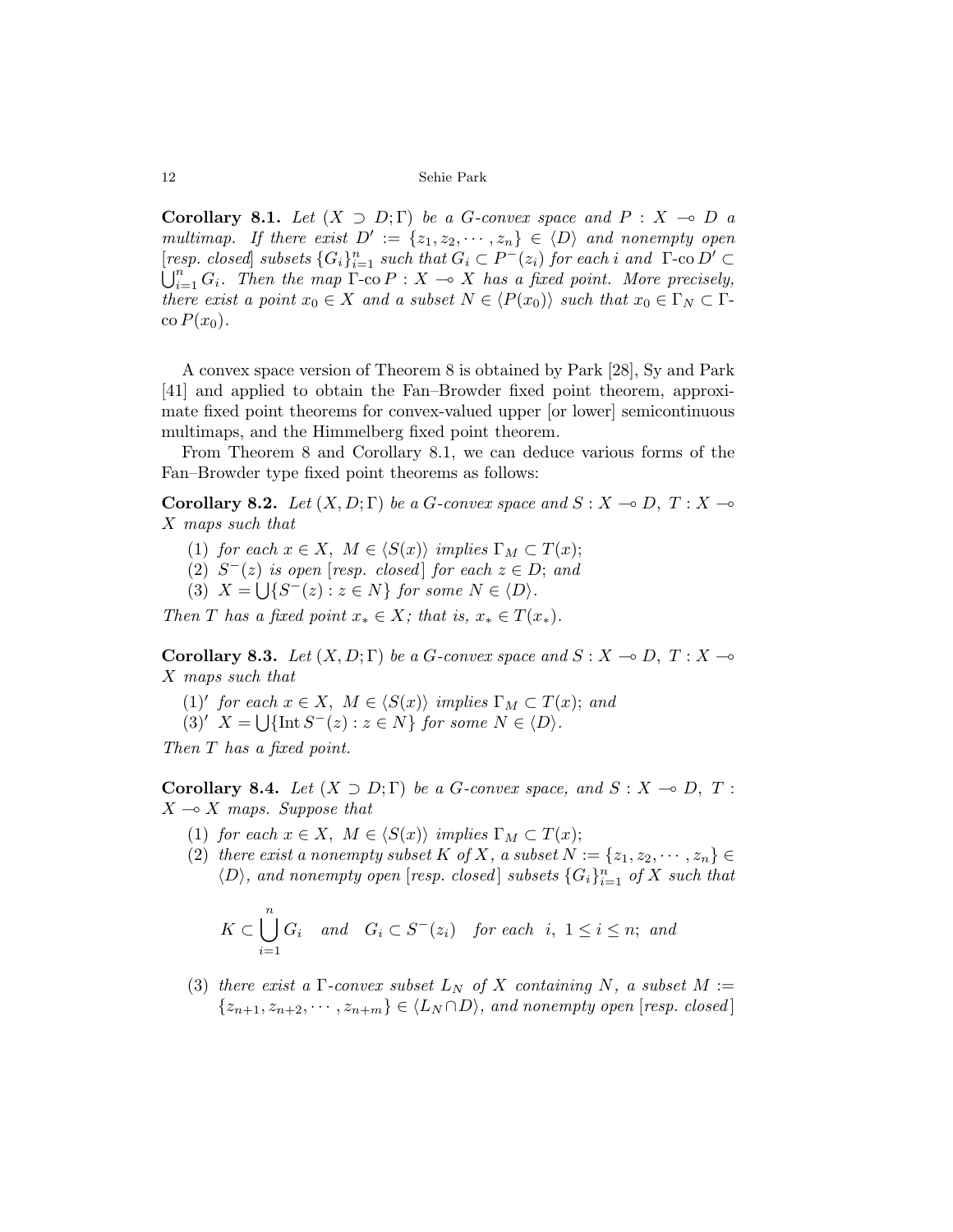subsets  $\{G_i\}_{i=n+1}^{n+m}$  of X such that

$$
L_N\setminus K\subset \bigcup_{i=n+1}^{n+m} G_i
$$
 and  $G_i\subset S^-(z_i)$  for each  $i, n+1 \leq i \leq n+m$ .

Then  $T$  has a fixed point in  $L_N$ .

**Corollary 8.5.** Let  $(X \supset D; \Gamma)$  be a G-convex space, K a nonempty subset of X, and  $S : X \to D$ ,  $T : X \to X$  multimaps. Suppose that

- (1) for each  $x \in X$ ,  $M \in \langle S(x) \rangle$  implies  $\Gamma_M \subset T(x)$ ;
- (2)  $K \subset \bigcup \{ \text{Int } S^{-}(z) : z \in N \}$  for some  $N \in \langle D \rangle$ ; and
- (3) there exists a  $\Gamma$ -convex subset  $L_N$  of X containing N such that

$$
L_N \backslash K \subset \bigcup \{\text{Int } S^-(z) : z \in M\}
$$

for some  $M \in \langle L_N \cap D \rangle$ .

Then  $T$  has a fixed point in  $L_N$ .

**Corollary 8.6.** Let  $(X \supset D; \Gamma)$  be a G-convex space, K a nonempty compact subset of X, and  $S : X \to D$ ,  $T : X \to X$  multimaps. Suppose that

- (1) for each  $x \in X$ ,  $M \in \langle S(x) \rangle$  implies  $\Gamma_M \subset T(x)$ ;
- (2)  $K \subset \bigcup \{\text{Int } S^-(z) : z \in D\};$  and
- (3) for each  $N \in \langle D \rangle$ , there exists a compact Γ-convex subset  $L_N$  of X containing N such that

$$
L_N \backslash K \subset \bigcup \{ \text{Int } S^-(z) : z \in L_N \cap D \}.
$$

Then T has a fixed point in  $L_N$ .

Particular forms of results in this section or their applications have appeared in [18, 24, 26-30].

# 6. Maximal elements

From Theorem 8, we have the following: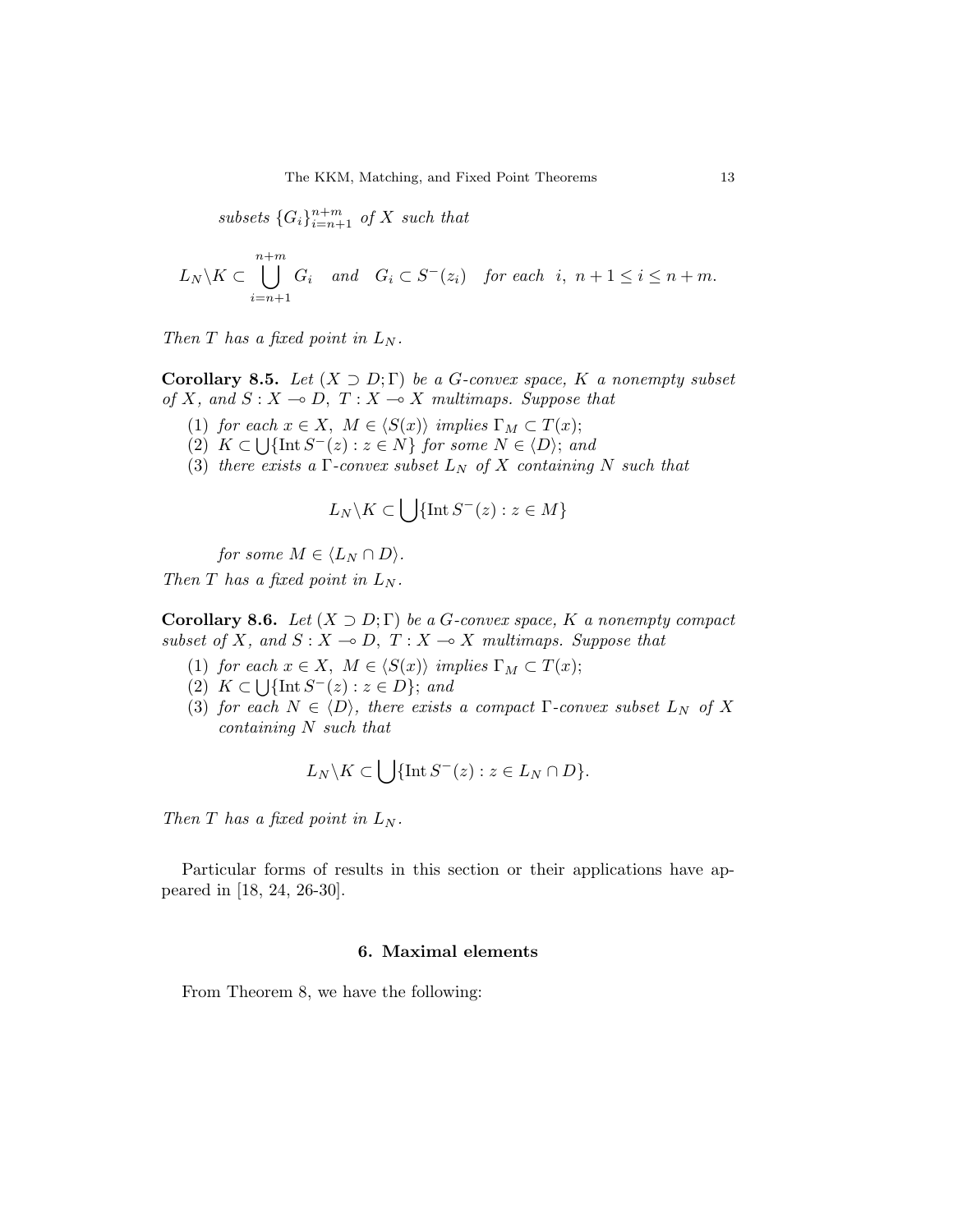**Theorem 9.** Let  $(X; \Gamma)$  be a G-convex space and  $P: X \to X$  a map having open [resp. closed] fibers. If  $P(X)$  is covered by a finite number of fibers of P, then either the map  $\Gamma$ -co  $P : X \to X$  has a fixed point or  $P^-(y) = \emptyset$  for some  $y \in X$ .

*Proof.* Suppose  $P^-(y) \neq \emptyset$  for all  $y \in X$ . Then there exists an  $x \in P^-(y)$  or  $y \in P(x)$ . Therefore,  $X = P(X)$  and X is covered by a finite number of open [resp. closed] fibers of P. Now, by Corollary 8.1,  $\Gamma$ -co P has a fixed point.  $\blacksquare$ 

**Theorem 10.** Let  $(X \supset D; \Gamma)$  be a compact G-convex space and  $P: X \to D$ a map such that

(1)  $x \notin \Gamma$ -co  $P(x)$  for all  $x \in X$ ; and

(2)  $P^-(y)$  is open for all  $y \in D$ .

Then there exists an  $\overline{x} \in X$  such that  $P(\overline{x}) = \emptyset$ .

*Proof.* Suppose  $P(x) \neq \emptyset$  for all  $x \in X$ . Then  $X =$ S  $P(x) \neq \emptyset$  for all  $x \in X$ . Then  $X = \bigcup_{y \in D} P^-(y)$ . Since X is compact,  $X = \bigcup_{y \in N} P^-(y)$  for some  $N \in \langle D \rangle$ . Then by Theorem 8,  $\Gamma$ -co P has a fixed point, which contradicts (1).  $\blacksquare$ 

For a convex space  $X = D$ , each of Theorems 9 and 10 reduces to the existence theorem of maximal elements due to Yannelis–Prabhakar [42] and others.

## 7. Approximate fixed points

In this section, we introduce a general approximate fixed point theorem which subsumes many known generalizations of the Brouwer fixed point theorem.

We need the following notion due to Himmelberg [12]: A nonempty subset X of a topological vector space  $E$  is said to be almost convex if for any neighborhood V of the origin 0 in E and for any finite set  $\{x_1, \dots, x_n\} \subset X$ , there exists a finite set  $\{z_1, \dots, z_n\} \subset X$  such that for each  $i \in \{1, \dots, n\}$ ,  $z_i-x_i \in V$  and  $\text{co}\{z_1,\dots,z_n\} \subset X$ . Clearly, each convex set is almost convex, but the converse is not true.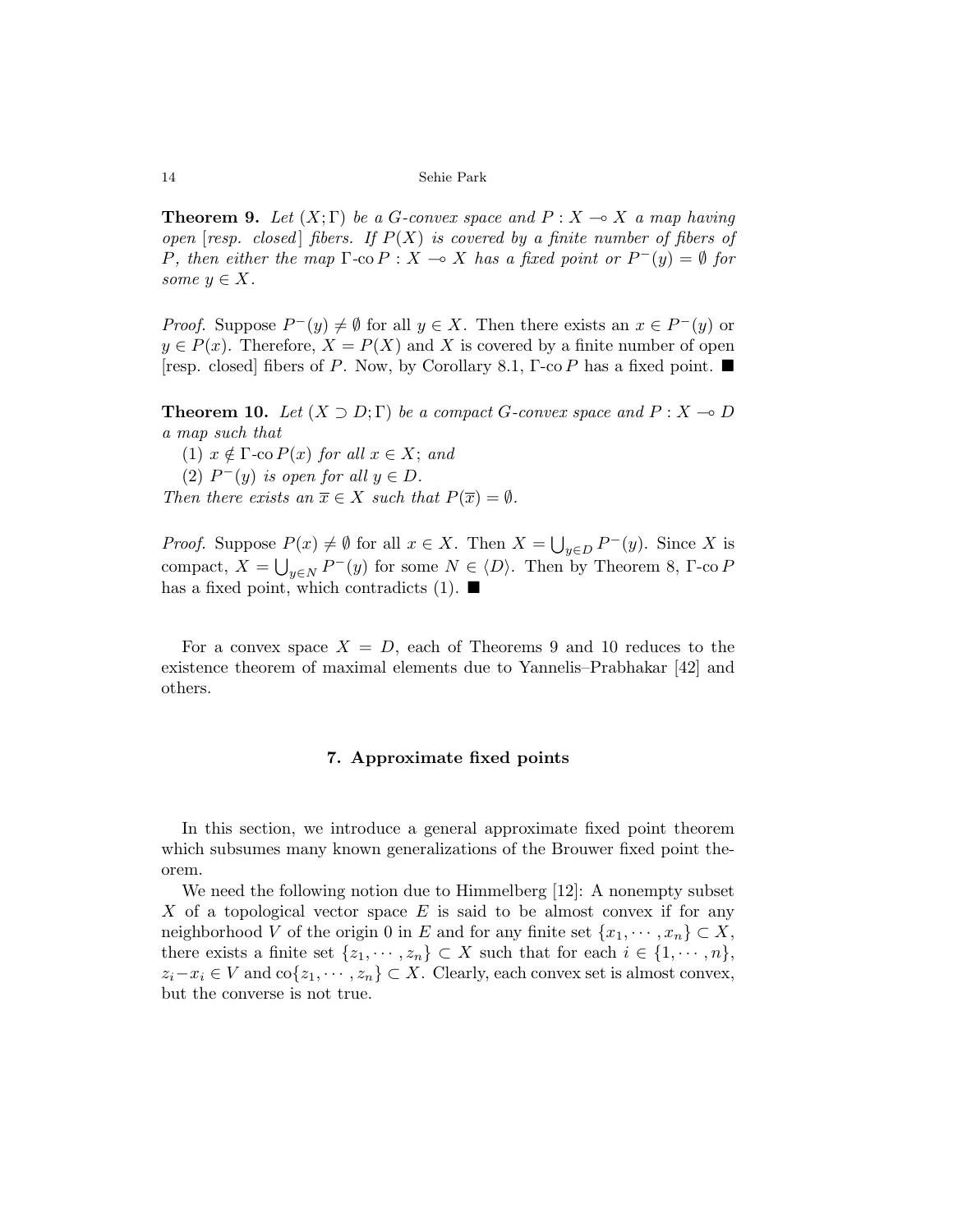**Proposition.** Let X be a subset of a topological vector space  $E$ . If X has an almost convex subset Y, then for any  $D \in \langle Y \rangle$ ,  $(X, D)$  has a G-convex structure.

*Proof.* Choose a neighborhood V of the origin 0 of E. For any  $D = \{y_1, y_2, \dots, y_n\}$  $\in \langle Y \rangle$ , there exists a  $D' = \{z_1, z_2, \cdots, z_n\} \in \langle Y \rangle$  such that  $z_i - y_i \in$ V for all  $i = 1, 2, \dots, n$  and  $\overline{co} D' \subset Y \subset X$ . Define  $\Gamma : \langle D \rangle \to X$ by  $\Gamma(\{y_{i_1}, \dots, y_{i_k}\}) = \text{co}\{z_{i_1}, \dots, z_{i_k}\}\$  for each  $\{y_{i_1}, \dots, y_{i_k}\} \subset D$ . Then  $(X, D; \Gamma)$  becomes a G-convex space.

In a previous work of Park [27, Lemma 1], Proposition is incorrectly proved.

From Theorem 8, we have the following:

**Theorem 11.** Let X be a subset of a topological vector space  $E$  and  $Y$  and almost convex dense subset of X. Let  $T : X \to E$  be a lower [resp. upper] semicontinuous multimap such that  $T(y)$  is convex for all  $y \in Y$ . If there is a totally bounded subset K of X such that  $T(y) \cap K \neq \emptyset$  for each  $y \in Y$ , then for any open [resp. closed] convex neighborhood  $U$  of the origin 0 of  $E$ , there exists a point  $x_U \in Y$  such that  $T(x_U) \cap (x_U + U) \neq \emptyset$ .

*Proof.* There exists a symmetric open neighborhood V of 0 such that  $\overline{V} + \overline{V} \subset$ U. Since K is totally bounded in E, there exists a finite subset  $\{x_1, \dots, x_n\} \subset$ <br>K such that  $K \subset \mathbb{H}^n$  ( $x \in \mathbb{R}^n$ ). Moreover, since K is almost convey and dependent K such that  $K \subset \bigcup_{i=1}^{n} (x_i + V)$ . Moreover, since Y is almost convex and dense in X, there exists a finite subset  $\{y_1, \dots, y_n\}$  of Y such that  $y_i - x_i \in V$  for each  $i = 1, \dots, n$ , and  $Z := \text{co}\{y_1, \dots, y_n\} \subset Y$ .

Now we apply Theorem 8 with  $(Z, \{y_i\}_{i=1}^n; \text{co})$  instead of  $(X, D; \Gamma)$ . Since  $T(y) \cap K \neq \emptyset$  for each  $y \in Z \subset Y$  and  $K \subset \bigcup_{i=1}^{n} (x_i + V) \subset \bigcup_{i=1}^{n} (y_i + U)$ , we have  $(T(y) - U) \cap \{y_i\}_{i=1}^n \neq \emptyset$ .

Let us define a map  $F : Z \multimap Z$  by  $F(y) = (T(y) - U) \cap Z$  for  $y \in Z$ . Then F has nonempty convex values.

Case 1. T is lower semicontinuous and U is open: Then for each  $z \in Z$ ,  $F^{-}(z) = \{ y \in Z : z \in T(y) - U \} = \{ y \in Z : T(y) \cap (z + U) \neq \emptyset \}$  is open.

Case 2. T is upper semicontinuous and U is closed: Then for each  $z \in Z$ ,  $F^{-}(z)$  is closed.

(z) is closed.<br>Moreover,  $Z = \bigcup_{i=1}^{n} Z_i$  $_{i=1}^{n} F^{-}(y_i)$  since, for each  $z \in Z$ , we have a  $y_i \in Z$  such that  $y_i \in (T(z) - U) \cap Z = F(z)$ .

Therefore, by Theorem 8, we have a fixed point  $y_U \in Z \subset Y$  of F, that is,  $y_U \in F(y_U) = (T(y_U) - U) \cap Z$  and hence  $T(y_U) \cap (y_U - U) \neq \emptyset$ .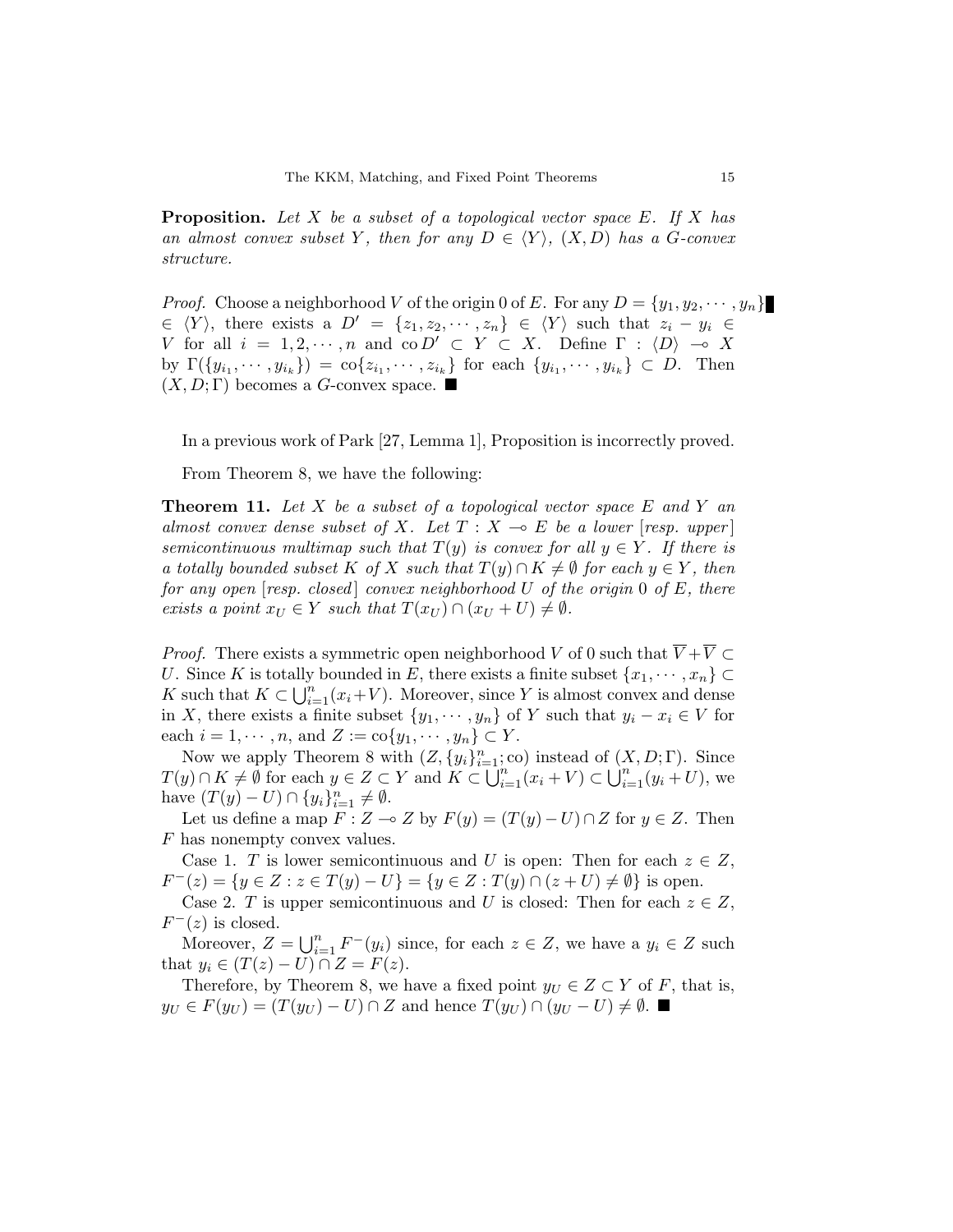Particular forms of Theorem 11 and their applications have appeared in [21, 37, 38] with different proofs.

#### References

- 1. P. Alexandroff and B. Pasynkoff, Elementary proof of the essentiality of the identity mapping of a simplex, Uspehi Mat. Nauk (N.S.) **12** (5) (77) (1957), 175-179 (Russian).
- 2. P. Bohl, Über die Bewegung eines mechanischen Systems in der Nähe einer Gleichgewichtslage, J. Reine Angew. Math. 127 (1904), 179–276.
- 3. L. E. J. Brouwer, Über Abbildung von Mannigfaltigkeiten, Math. Ann.  $71$  (1912), 97–115.
- 4. J. Dugundji and A. Granas, Fixed Point Theory, PWN Polish Sci. Publ., Warszawa, 1982.
- 5. Ky Fan, Convex Sets and Their Applications, Argonne Nat. Lab., Appl. Math. Div. Summer Lecture, 1959.
- 6.  $\ldots$ , A generalization of Tychonoff's fixed point theorem, Math. Ann. 142 (1961), 305–310.
- 7.  $\frac{1}{2}$ , A covering property of simplexes, Math. Scand. 22 (1968), 17–20.
- 8. A. Granas, KKM-maps and their applications to nonlinear problems, The Scottish Book (R.D.Maulin, ed.), Birkhauser, Boston, 1982, pp.45–61.
- 9.  $\frac{1}{2}$ , Sur quelques méthodes topologiques en analyse convexe, Sém. Math. Super. 110, Press. Univ. Montréal, 1991, pp.11–77.
- 10. C. D. Horvath, Points fixes et coincidences pour les applications multivoques sans convexité, C. R. Acad. Sci. Paris 296 (1983), 403-406.
- 11. Contractibility and generalized convexity, J. Math. Anal. Appl. 156 (1991), 341–357.
- 12. C. J. Himmelberg, Fixed points of compact multifunctions, J. Math. Anal. Appl. 38 (1972), 205–207.
- 13. W. K. Kim, Some applications of the Kakutani fixed point theorem, J. Math. Anal. Appl. 121 (1987), 119–122.
- 14. V. Klee, On certain intersection properties for convex sets, Canad. J. Math. 3 (1951), 272–275.
- 15. B. Knaster, K. Kuratowski, und S. Mazurkiewicz, Ein Beweis des Fixpunktsatzes für n-Dimensionale Simplexe, Fund. Math. 14 (1929), 132–137.
- 16. M. Lassonde, On the use of KKM multifunctions in fixed point theory and related topics, J. Math. Anal. Appl. 97 (1983), 151–201.
- 17. M. Lassonde, Sur le principe KKM, C. R. Acad. Sci. Paris 310 (1990), 573–576.
- 18. Sehie Park, Generalizations of Ky Fan's matching theorems and their applications, J. Math. Anal. Appl. 141 (1989), 164–176.
- 19.  $\Box$ , Foundations of the KKM theory via coincidences of composites of upper semicontinuous maps, J. Korean Math. Soc. 31 (1994), 493–519.
- 20. *Simergen Winety years of the Brouwer fixed point theorem*, Vietnam J. Math. 27 (1999), 193–232.
- 21.  $\ldots$ , The Knaster–Kuratowski–Mazurkiewicz theorem and almost fixed points, Top. Meth. Nonlinear Anal. 16 (2000), 195–200.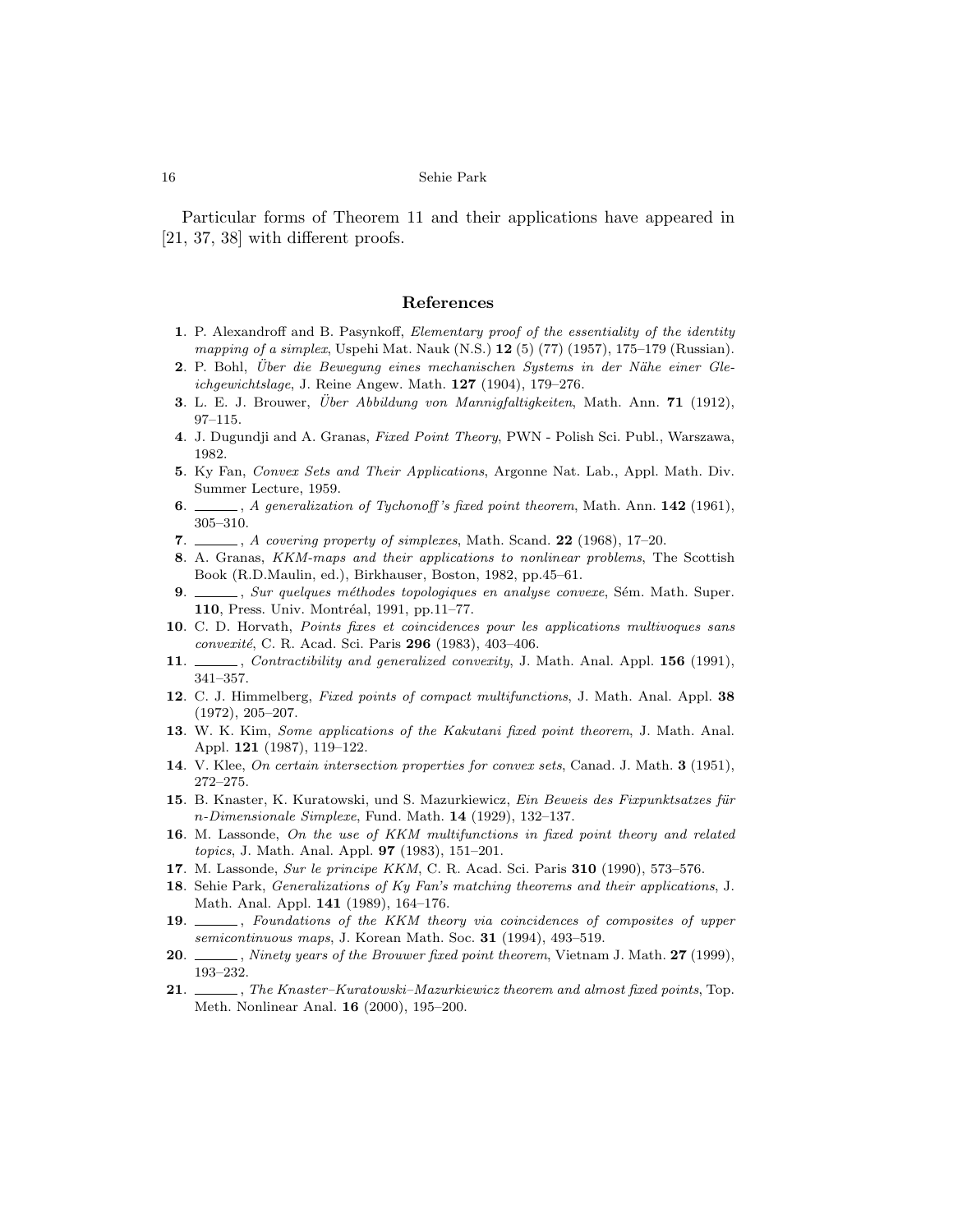- 22. Same Shew subclasses of generalized convex spaces, Fixed Point Theory and Applications (Y.J. Cho, ed.) pp.91–98, Nova Sci. Publ., New York, 2000.
- 23. Superior 2. Remarks on fixed point theorems for generalized convex spaces, Fixed Point Theory and Applications (Y.J. Cho, ed.) pp.135–144, Nova Sci. Publ., New York, 2000.
- 24.  $\quad \qquad$ , Remarks on topologies of generalized convex spaces, Nonlinear Funct. Anal. Appl. 5 (2000), 67–79.
- 25. Selements of the KKM theory for generalized convex spaces, Korean J. Comp. Appl. Math. 7 (2000), 1–28.
- 26. Same in the University of the Fan–Browder fixed point theorem, Nonlinear Anal. 47 (2001), 595–606.
- 27.  $\ldots$ , Fixed point theorems in locally G-convex spaces, Nonlinear Anal. 48 (2002), 869–879.
- 28.  $\_\_\_\$ n, Basic theorems on multimaps of the KKM, Browder, and Kakutani types, Fixed Point Theory and Appl. (Y. J. Cho et al., eds.) 5 (2003), 109–117.
- 29. Solutional point, and minimax theorems on generalized convex spaces, J. Nonlinear Convex Anal. 4 (2003), 151–164.
- 30.  $\_\_\_\$ n, The KKM principle implies many fixed point theorems, Topology Appl. 135 (2004), 197–2067.
- 31. Sehie Park and K. S. Jeong, Fixed point and non-retract theorems Classical circular tours, Taiwanese J. Math. 5 (2001), 97–108.
- 32.  $\ldots$ , A proof of the Sperner lemma from the Brouwer fixed point theorem, Nonlinear Anal. Forum 8 (2003), 65–67.
- 33. S. Park and H. Kim, Admissible classes of multifunctions on generalized convex spaces, Proc. Coll. Natur. Sci., Seoul Nat. Univ. 18 (1993), 1-21.
- 34. Solutional coincidence theorems for admissible multifuntions on generalized convex spaces, J. Math. Anal. Appl. 197 (1996), 173-187.
- 35. Summations of the KKM theory on generalized convex spaces, J. Math. Anal. Appl. 209 (1997), 551-571.
- 36. S. Park and W. Lee, A unified approach to generalized KKM maps in generalized convex spaces, J. Nonlinear Convex Anal. 2 (2001), 157–166.
- 37. S. Park and D.H. Tan, Remarks on the Schauder-Tychonoff fixed point theorem, Vietnam J. Math. 28 (2000), 51–64.
- 38. S. Park and D.H. Tan, Remarks on Himmelberg–Idzik's fixed point theorem, Acta Math. Viet. 25 (2000), 285–289.
- 39. M.-H. Shih and K. W.-K. Tan, Covering theorms of convex sets related to fixed-point theorems, Nonlinear and Complex Analysis (Proc. in honor of Ky Fan) pp. 235–244, Marcel Dekker, Inc., New York and Basel, 1987.
- 40. E. Sperner, Neuer Beweis für die Invarianz der Dimensionszahl und des Gebietes, Abh. Math. Seminar Univ. Hamburg 6 (1928), 265–272.
- 41. P. W. Sy and S. Park, The KKM maps and fixed point theorems in convex spaces, Tamkang J. Math. 34 (2003), 169–174.
- 42. N. Yannelis and N. Prabhakar, Existence of maximal elements and equilibria in linear topological spacis, J. Math. Economics 12 (1983), 233–245.

National Academy of Sciences, Republic of Korea, and School of Mathematical Sciences, Seoul National University, Seoul 151–747, Korea